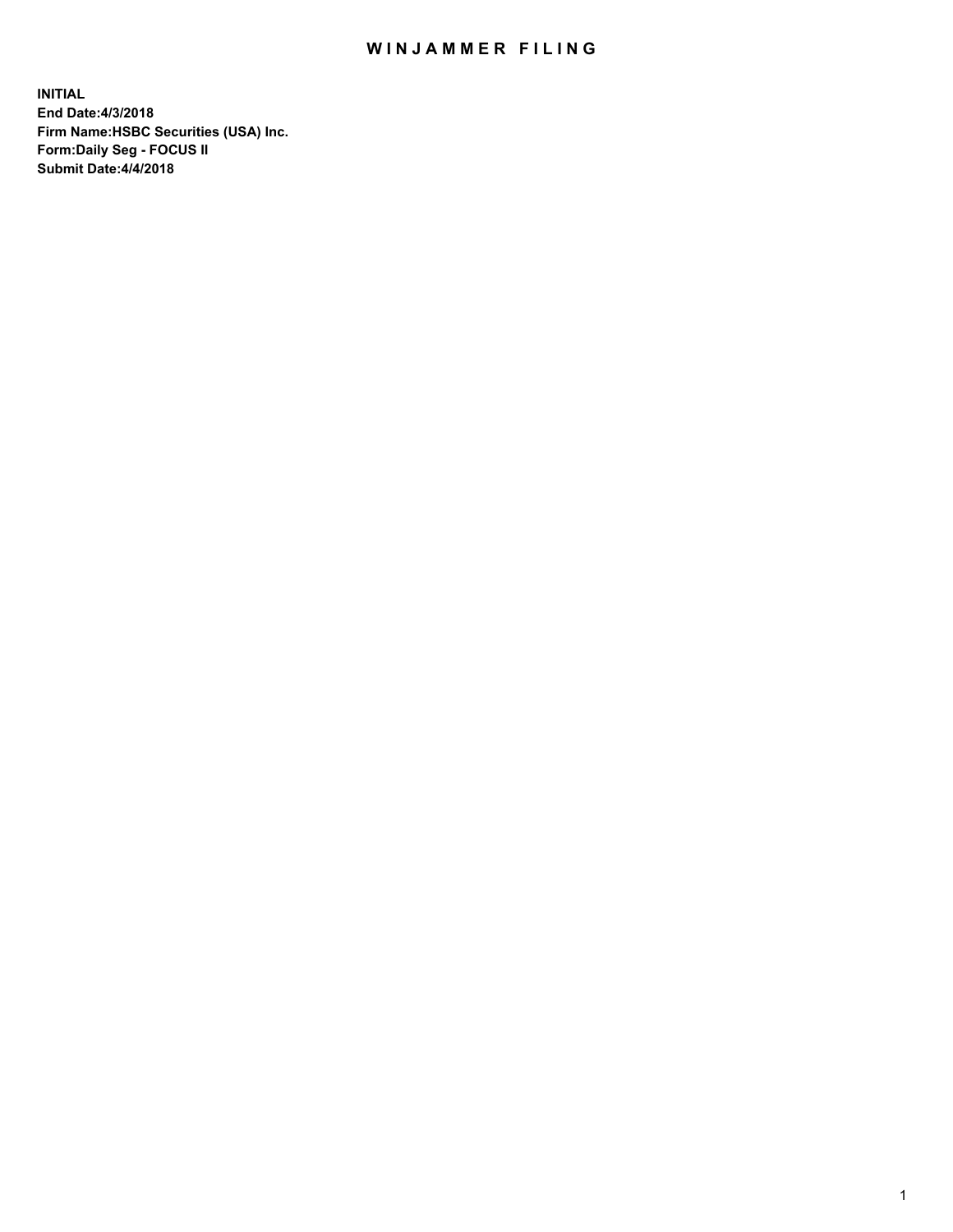## **INITIAL End Date:4/3/2018 Firm Name:HSBC Securities (USA) Inc. Form:Daily Seg - FOCUS II Submit Date:4/4/2018 Daily Segregation - Cover Page**

| Name of Company<br><b>Contact Name</b><br><b>Contact Phone Number</b><br><b>Contact Email Address</b>                                                                                                                                                                                                                         | <b>HSBC Securities (USA) Inc.</b><br><b>Michael Vacca</b><br>212-525-7951<br>michael.vacca@us.hsbc.com |
|-------------------------------------------------------------------------------------------------------------------------------------------------------------------------------------------------------------------------------------------------------------------------------------------------------------------------------|--------------------------------------------------------------------------------------------------------|
| FCM's Customer Segregated Funds Residual Interest Target (choose one):<br>a. Minimum dollar amount: ; or<br>b. Minimum percentage of customer segregated funds required:%; or<br>c. Dollar amount range between: and; or<br>d. Percentage range of customer segregated funds required between: % and %.                       | 147,000,000<br><u>0</u><br><u>00</u><br><u>00</u>                                                      |
| FCM's Customer Secured Amount Funds Residual Interest Target (choose one):<br>a. Minimum dollar amount: ; or<br>b. Minimum percentage of customer secured funds required:%; or<br>c. Dollar amount range between: and; or<br>d. Percentage range of customer secured funds required between: % and %.                         | 25,000,000<br><u>0</u><br><u>00</u><br>00                                                              |
| FCM's Cleared Swaps Customer Collateral Residual Interest Target (choose one):<br>a. Minimum dollar amount: ; or<br>b. Minimum percentage of cleared swaps customer collateral required:%; or<br>c. Dollar amount range between: and; or<br>d. Percentage range of cleared swaps customer collateral required between:% and%. | 95,000,000<br><u>0</u><br><u>00</u><br><u>00</u>                                                       |

Attach supporting documents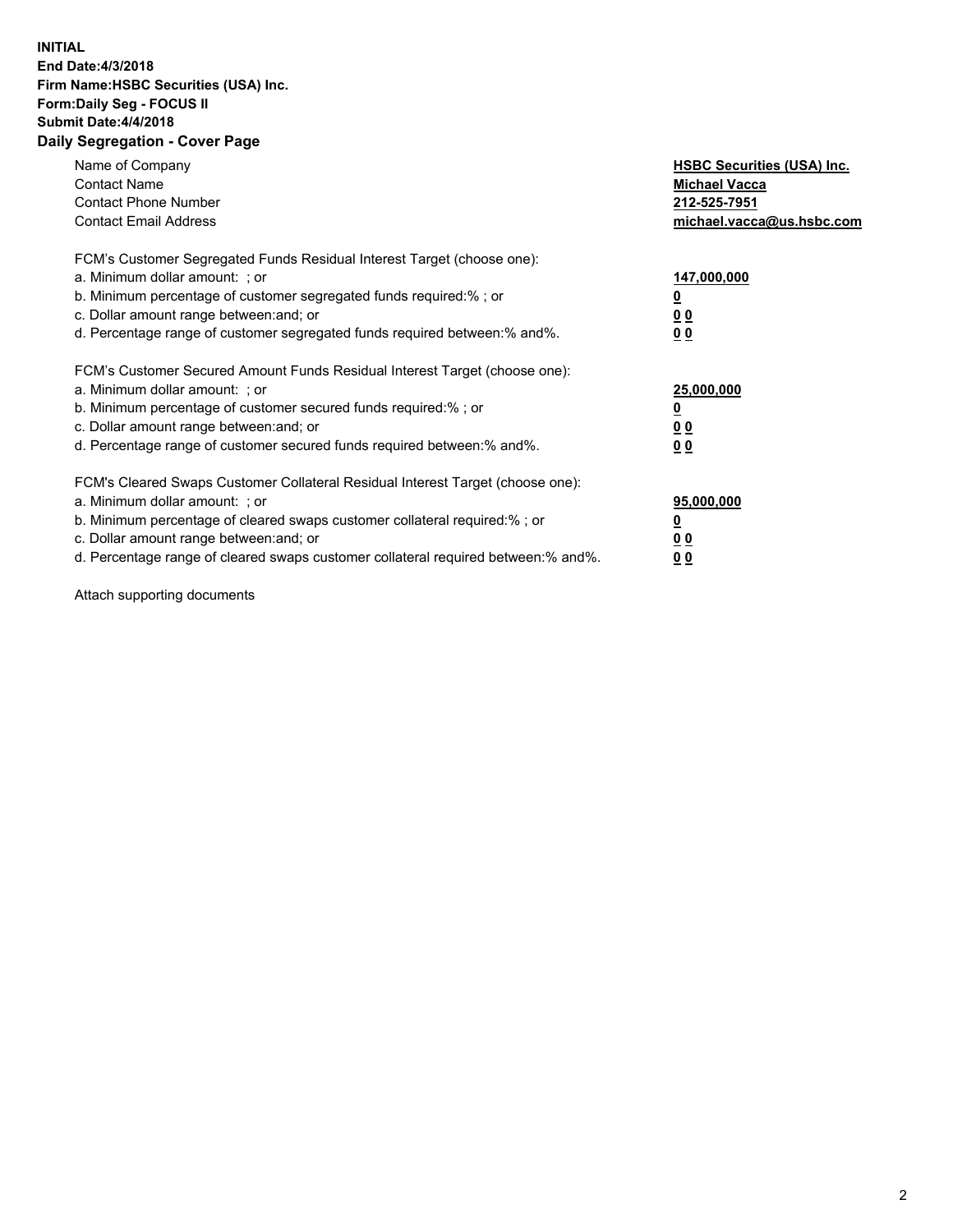**INITIAL End Date:4/3/2018 Firm Name:HSBC Securities (USA) Inc. Form:Daily Seg - FOCUS II Submit Date:4/4/2018 Daily Segregation - Secured Amounts** Foreign Futures and Foreign Options Secured Amounts Amount required to be set aside pursuant to law, rule or regulation of a foreign government or a rule of a self-regulatory organization authorized thereunder **0** [7305] 1. Net ledger balance - Foreign Futures and Foreign Option Trading - All Customers A. Cash **65,738,482** [7315] B. Securities (at market) **78,877,944** [7317] 2. Net unrealized profit (loss) in open futures contracts traded on a foreign board of trade **17,910,726** [7325] 3. Exchange traded options a. Market value of open option contracts purchased on a foreign board of trade **0** [7335] b. Market value of open contracts granted (sold) on a foreign board of trade **0** [7337] 4. Net equity (deficit) (add lines 1. 2. and 3.) **162,527,152** [7345] 5. Account liquidating to a deficit and account with a debit balances - gross amount **870,037** [7351] Less: amount offset by customer owned securities **-741,637** [7352] **128,400** [7354] 6. Amount required to be set aside as the secured amount - Net Liquidating Equity Method (add lines 4 and 5) **162,655,552** [7355] 7. Greater of amount required to be set aside pursuant to foreign jurisdiction (above) or line 6. **162,655,552** [7360] FUNDS DEPOSITED IN SEPARATE REGULATION 30.7 ACCOUNTS 1. Cash in banks A. Banks located in the United States **88,179,126** [7500] B. Other banks qualified under Regulation 30.7 **0** [7520] **88,179,126** [7530] 2. Securities A. In safekeeping with banks located in the United States **31,825,998** [7540] B. In safekeeping with other banks qualified under Regulation 30.7 **0** [7560] **31,825,998** [7570] 3. Equities with registered futures commission merchants A. Cash **0** [7580] B. Securities **0** [7590] C. Unrealized gain (loss) on open futures contracts **0** [7600] D. Value of long option contracts **0** [7610] E. Value of short option contracts **0** [7615] **0** [7620] 4. Amounts held by clearing organizations of foreign boards of trade A. Cash **0** [7640] B. Securities **0** [7650] C. Amount due to (from) clearing organization - daily variation **0** [7660] D. Value of long option contracts **0** [7670] E. Value of short option contracts **0** [7675] **0** [7680] 5. Amounts held by members of foreign boards of trade A. Cash **20,735,611** [7700] B. Securities **47,051,946** [7710] C. Unrealized gain (loss) on open futures contracts **17,910,726** [7720] D. Value of long option contracts **0** [7730] E. Value of short option contracts **0** [7735] **85,698,283** [7740] 6. Amounts with other depositories designated by a foreign board of trade **0** [7760] 7. Segregated funds on hand **0** [7765] 8. Total funds in separate section 30.7 accounts **205,703,407** [7770] 9. Excess (deficiency) Set Aside for Secured Amount (subtract line 7 Secured Statement Page 1 from Line 8) **43,047,855** [7380] 10. Management Target Amount for Excess funds in separate section 30.7 accounts **25,000,000** [7780] 11. Excess (deficiency) funds in separate 30.7 accounts over (under) Management Target **18,047,855** [7785]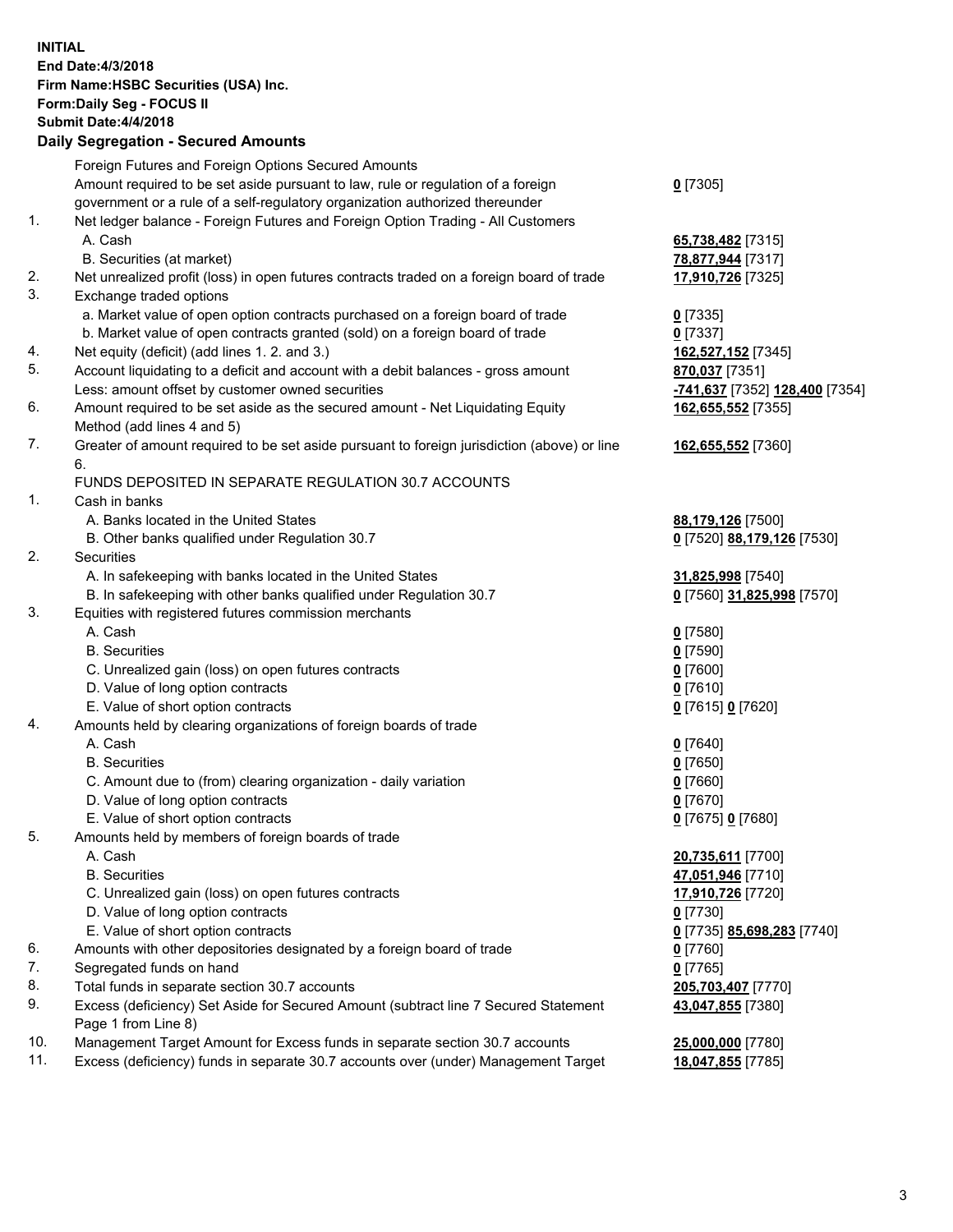| <b>INITIAL</b> | End Date: 4/3/2018<br>Firm Name: HSBC Securities (USA) Inc.<br>Form: Daily Seg - FOCUS II<br><b>Submit Date: 4/4/2018</b><br>Daily Segregation - Segregation Statement |                              |
|----------------|------------------------------------------------------------------------------------------------------------------------------------------------------------------------|------------------------------|
|                | SEGREGATION REQUIREMENTS(Section 4d(2) of the CEAct)                                                                                                                   |                              |
| 1.             | Net ledger balance                                                                                                                                                     |                              |
|                | A. Cash                                                                                                                                                                | 976,395,129 [7010]           |
|                | B. Securities (at market)                                                                                                                                              | 1,205,845,007 [7020]         |
| 2.             | Net unrealized profit (loss) in open futures contracts traded on a contract market                                                                                     | -509,438,940 [7030]          |
| 3.             | Exchange traded options                                                                                                                                                |                              |
|                | A. Add market value of open option contracts purchased on a contract market                                                                                            | 236,641,779 [7032]           |
|                | B. Deduct market value of open option contracts granted (sold) on a contract market                                                                                    | -34,981,733 [7033]           |
| 4.             | Net equity (deficit) (add lines 1, 2 and 3)                                                                                                                            | 1,874,461,242 [7040]         |
| 5.             | Accounts liquidating to a deficit and accounts with                                                                                                                    |                              |
|                | debit balances - gross amount                                                                                                                                          | 36,939,131 [7045]            |
|                | Less: amount offset by customer securities                                                                                                                             | -36,939,056 [7047] 75 [7050] |
| 6.             | Amount required to be segregated (add lines 4 and 5)                                                                                                                   | 1,874,461,317 [7060]         |
|                | FUNDS IN SEGREGATED ACCOUNTS                                                                                                                                           |                              |
| 7.             | Deposited in segregated funds bank accounts                                                                                                                            |                              |
|                | A. Cash                                                                                                                                                                | 29,996,557 [7070]            |
|                | B. Securities representing investments of customers' funds (at market)                                                                                                 | $0$ [7080]                   |
|                | C. Securities held for particular customers or option customers in lieu of cash (at                                                                                    | 229,372,784 [7090]           |
|                | market)                                                                                                                                                                |                              |
| 8.             | Margins on deposit with derivatives clearing organizations of contract markets                                                                                         |                              |
|                | A. Cash                                                                                                                                                                | 503,457,907 [7100]           |
|                | B. Securities representing investments of customers' funds (at market)                                                                                                 | $0$ [7110]                   |
|                | C. Securities held for particular customers or option customers in lieu of cash (at<br>market)                                                                         | 927,988,628 [7120]           |
| 9.             | Net settlement from (to) derivatives clearing organizations of contract markets                                                                                        | 79,934,398 [7130]            |
| 10.            | Exchange traded options                                                                                                                                                |                              |
|                | A. Value of open long option contracts                                                                                                                                 | 236,641,779 [7132]           |
|                | B. Value of open short option contracts                                                                                                                                | -34,981,733 [7133]           |
| 11.            | Net equities with other FCMs                                                                                                                                           |                              |
|                | A. Net liquidating equity                                                                                                                                              | 12,961,709 [7140]            |
|                | B. Securities representing investments of customers' funds (at market)                                                                                                 | 0 [7160]                     |
|                | C. Securities held for particular customers or option customers in lieu of cash (at<br>market)                                                                         | $0$ [7170]                   |
| 12.            | Segregated funds on hand                                                                                                                                               | 48,483,595 [7150]            |
| 13.            | Total amount in segregation (add lines 7 through 12)                                                                                                                   | 2,033,855,624 [7180]         |
| 14.            | Excess (deficiency) funds in segregation (subtract line 6 from line 13)                                                                                                | 159,394,307 [7190]           |
| 15.            | Management Target Amount for Excess funds in segregation                                                                                                               | 147,000,000 [7194]           |
| 16.            | Excess (deficiency) funds in segregation over (under) Management Target Amount                                                                                         | 12,394,307 [7198]            |

16. Excess (deficiency) funds in segregation over (under) Management Target Amount Excess